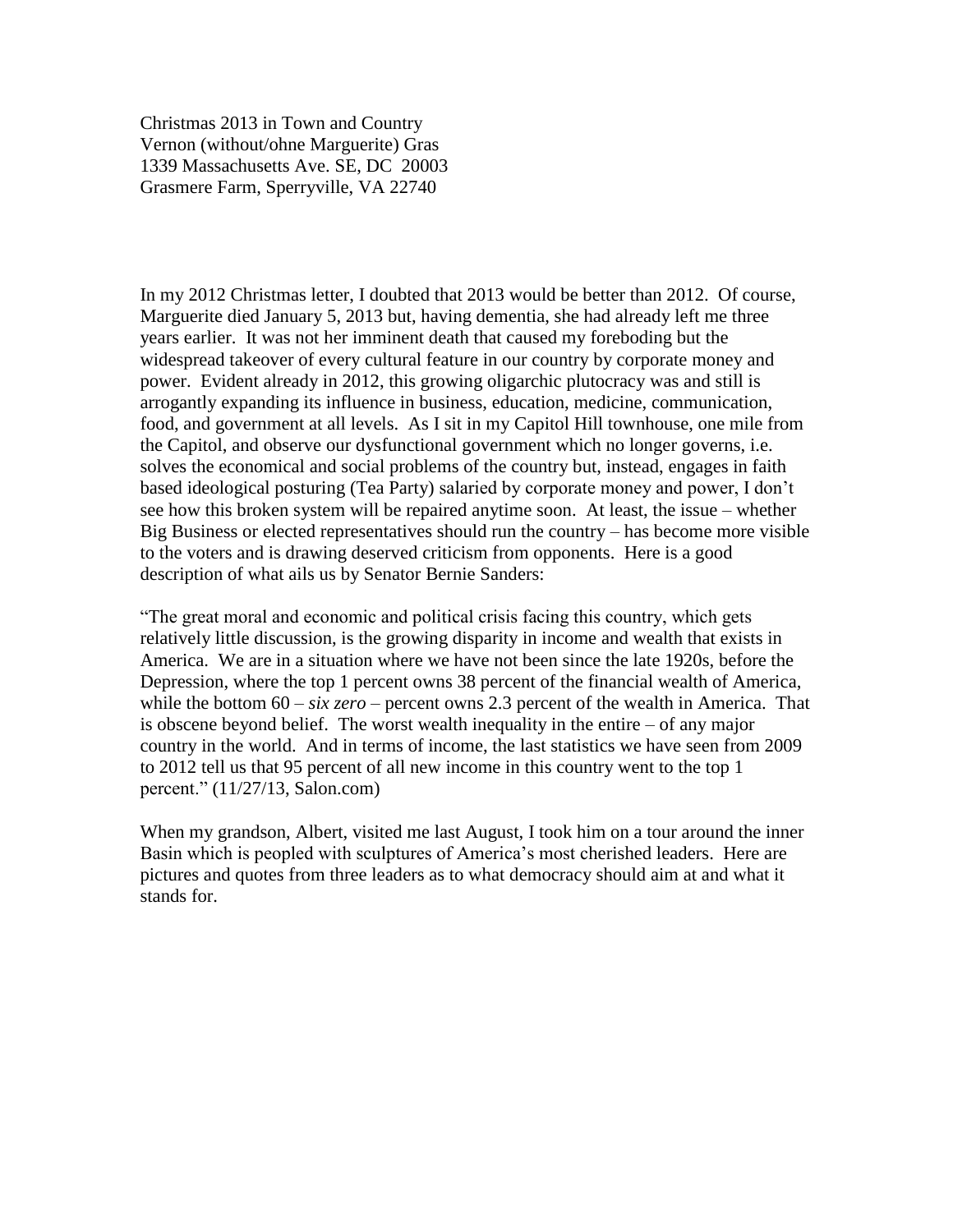

Thomas Jefferson: "The care of human life and happiness and not their destruction is the first and only legitimate object of good government." (1809)



George Mason Memorial: He didn't sign the Constitution because it didn't include a Bill of Rights which he had written for the state of Virginia in 1776 and which was later added to the Constitution in 1791. He mentored Thomas Jefferson.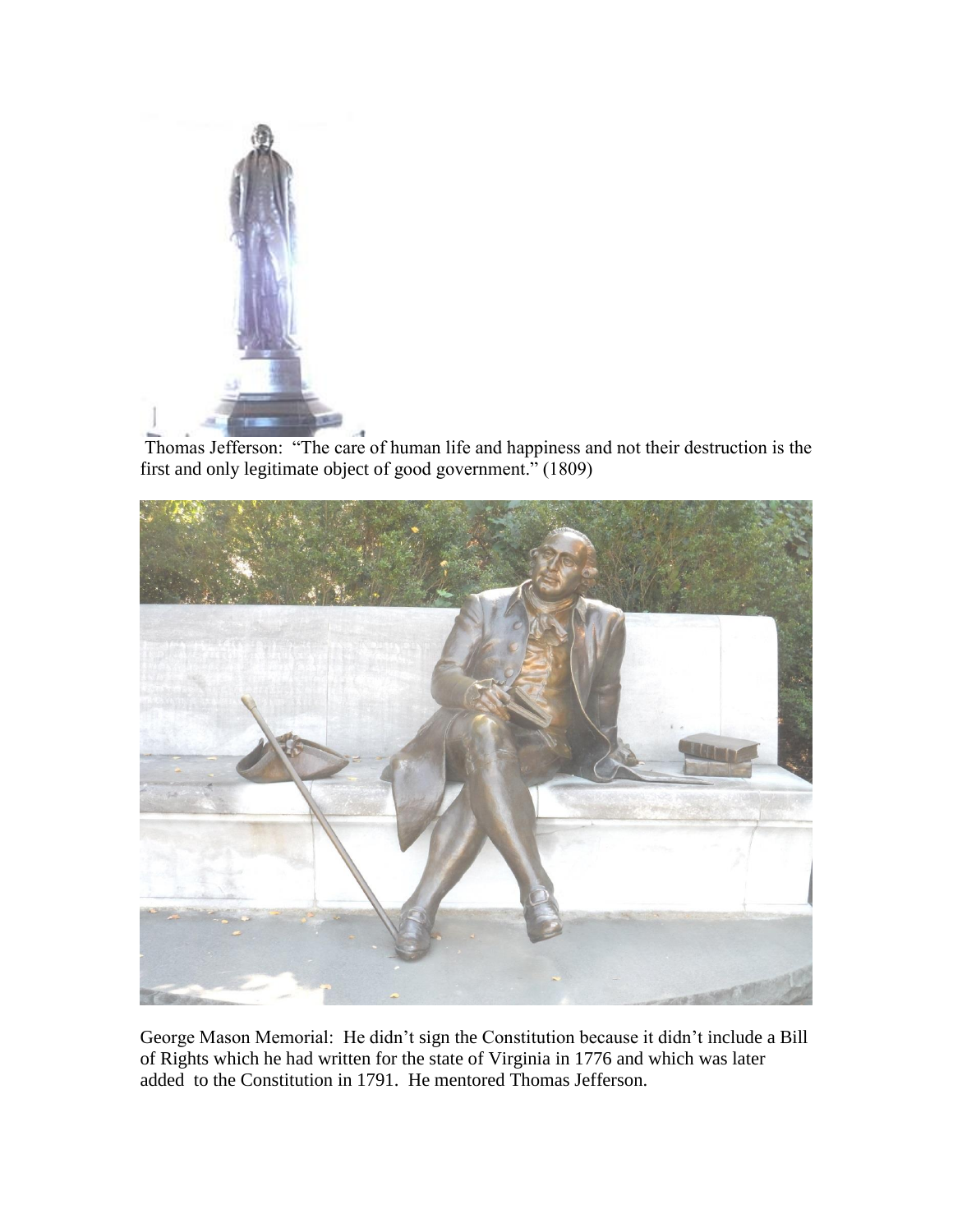

FDR: "I see one-third of a nation ill-housed, ill-clad, ill-nourished. The test of our progress is not whether we add more to the abundance of those who have much; it is whether we provide enough for those who have too little."  $1/20/1937$ 

Obviously, the libertarians now in control of the House and The Supreme Court don't agree with the above statements. They believe that government should be subservient to the free market. The arrogance and assurance of faith based market fundamentalists (i.e. dispensing with government regulations, promoting freedom of global markets, and pursuit of unrestrained corporate profit) has produced unimaginable wealth for a few (1%) and misery for most (60%) in the US. But the profit motivation does not just corrupt government officials, it subtly undermines all other cultural values, too. For example, health should be a value sought for itself with nutrition most probably the key to achieving it. So, why isn't nutrition scientifically pursued? The NIH has institutes for c. 23 diseases but none for nutrition. In 1994, no state in the U.S. had more than 20% of its population obese; in 2010, no state had less than 20% of its population obese. Healthy citizens are the greatest asset any country can possess. Why has there been so little progress on heart disease, cancer, diabetes, obesity? Here is T. Colin Campbell's explanation of how profit subtly displaces health as the ultimate cultural value:

"…there's another kind of power that's a lot less noticeable, which I call *subtle power*: power that operates so softly and effectively that its force and source are practically invisible… In a health care system like ours, where profit is the ultimate goal, money is the most powerful force available, allowing those who have it to influence, almost invisibly government policy, the media, popular culture, and the conversations that take place in the privacy of our own homes and minds.

Scientists are more likely to receive research funding and lucrative corporate contracts for research that can produce the next pill, supplement, superfood, or hospital treatment, so *that* research is more likely to get done. Media outlets are punished with the withdrawal of advertising for reporting unfavorably on advertisers' products, making them less likely to do so; journalists know their salaries depend on that revenue.